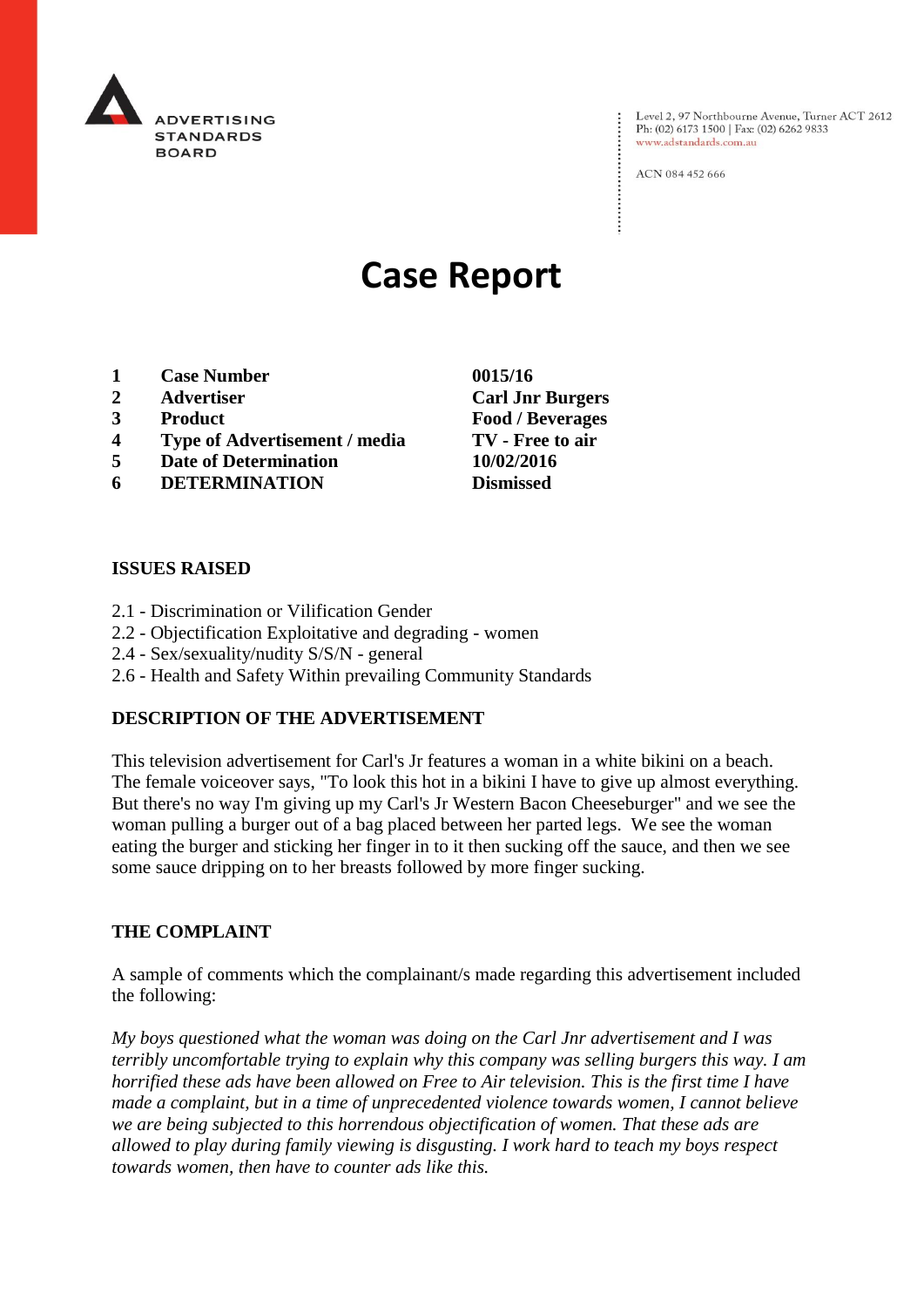*The gratuitous sexualisation of the woman eating a hamburger, and the inappropriateness of the hours at which the ad (which is very sexually suggestive) is played (the cricket games start at around 7pm). The sexual objectification of a woman to sell a hamburger I find to be in poor taste and offensive*

*Pornographic during family broadcast and time slot, degrading to women.* 

*I don't think it's appropriate to see a lady in a bikini eating a burger, dripping sauce all over her boobs.*

*I find the ad offensive. It is extremely sexually suggestive with the female touching her chest under the strap of her bikini top, the product of the hamburger being shown between her legs, the female sucking on her fingers. The content is inappropriate for young people to be exposed to - especially young boys who are watching the cricket.*

# **THE ADVERTISER'S RESPONSE**

Comments which the advertiser made in response to the complainant/s regarding this advertisement include the following:

*The advertisement in question which carries CAD approval with an M classification was scheduled to run in a BBL match. On the said night there were 2 BBL matches scheduled to run back to back. The first game finished early therefore the presentation team (SCA employees) were required to compact all remaining advertisers ads into the second game where our Carl''s Jr ad was always scheduled to run because of its M rating. The fact that the advertisement ran at 9.03pm instead of post 9.30pm was an accidental error due to the condensed time frame.*

*We take community opinion seriously and hence have created PG version (attached with CAD details) and we have taken the M version completely off air. For the remaining duration of the BBL tournament we will be running the PG version.*

# **THE DETERMINATION**

The Advertising Standards Board ("Board") considered whether this advertisement breaches Section 2 of the Advertiser Code of Ethics (the "Code").

The Board noted the complainants' concerns that the advertisement features a gratuitous use of a woman in a bikini which is demeaning to women, exploitative and degrading, and uses sex to sell a food product in a manner which is pornographic and inappropriate.

The Board viewed the advertisement and noted the advertiser's response.

The Board considered whether the advertisement complied with Section 2.1 of the Code which requires that 'advertisements shall not portray or depict material in a way which discriminates against or vilifies a person or section of the community on account of race, ethnicity, nationality, gender, age, sexual preference, religion, disability, mental illness or political belief.'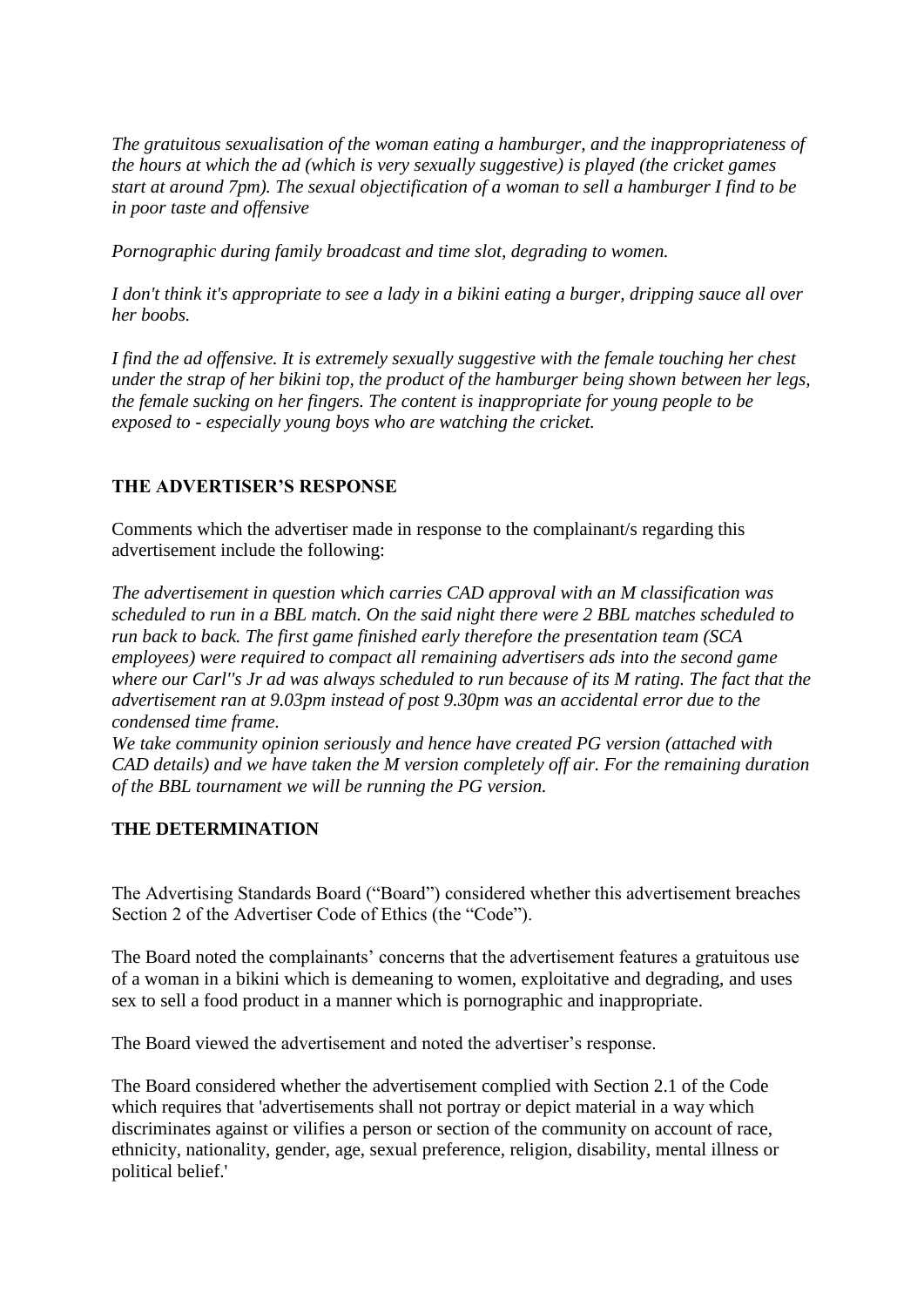The Board noted that this television advertisement for a burger features a woman on a beach in a bikini eating a burger. The Board noted that there are two versions of the advertisement, a PG rated version and an M rated version.

The Board noted that advertisers are free to use whomever they wish in their advertisements and that the depiction of an attractive woman in conjunction with a product is not of itself contrary to the Code.

The Board noted that the woman is wearing a bikini and considered that as the woman is on a beach it is not inappropriate for her to be wearing a bikini. Similarly, the Board noted that there are often take away outlets located near suburban beaches and considered that a woman eating a burger on a beach is a scenario which would be common across Australia and that the advertisement showing a woman on a beach in a bikini enjoying a burger does not of itself amount to a depiction which discriminates against or vilifies a person or section of the community on account of gender. The Board considered that the woman is not depicted in a manner that is negative and that both the PG and M rated versions of the advertisement do not breach Section 2.1 of the Code.

The Board considered whether the advertisement was in breach of Section 2.2 of the Code. Section 2.2 of the Code states: "Advertising or marketing communications should not employ sexual appeal in a manner which is exploitative and degrading of any individual or group of people."

The Board noted the complainant's concerns that the advertisement depicts women as sex objects and

The Board considered that the advertisement is clearly using sexual appeal, in the form of images of an attractive woman in a bikini. However the Board noted that in order to breach this Section of the Code the use of sexual appeal would need to be considered both exploitative and degrading.

The Board noted the Practice Note to Section 2.2 which provides:

• Exploitative means clearly appearing to purposefully debase or abuse a person, or group of person, for the enjoyment of others, and lacking moral, artistic or other values.

• Degrading means lowering in character or quality a person or group of persons.

The Board noted that in the M rated version the advertisement opens on a rear view of a woman lying on her stomach on the beach and then shows the woman standing up and rubbing sun screen on to her chest, with her hand going under her bikini top onto her breast

A minority of the Board considered that by focusing on the woman's body before showing the advertised product the advertisement is presenting a woman in a manner which is exploitative. A minority of the Board noted that when the woman eats the burger we see tomato sauce dripping on her breasts and considered that this focus on a woman's breasts in the context of a burger advertisement is not relevant to the product and is exploitative and that the many images of the woman's body in conjunction with the burger are degrading to women. A minority of the Board considered that the M rated version of the advertisement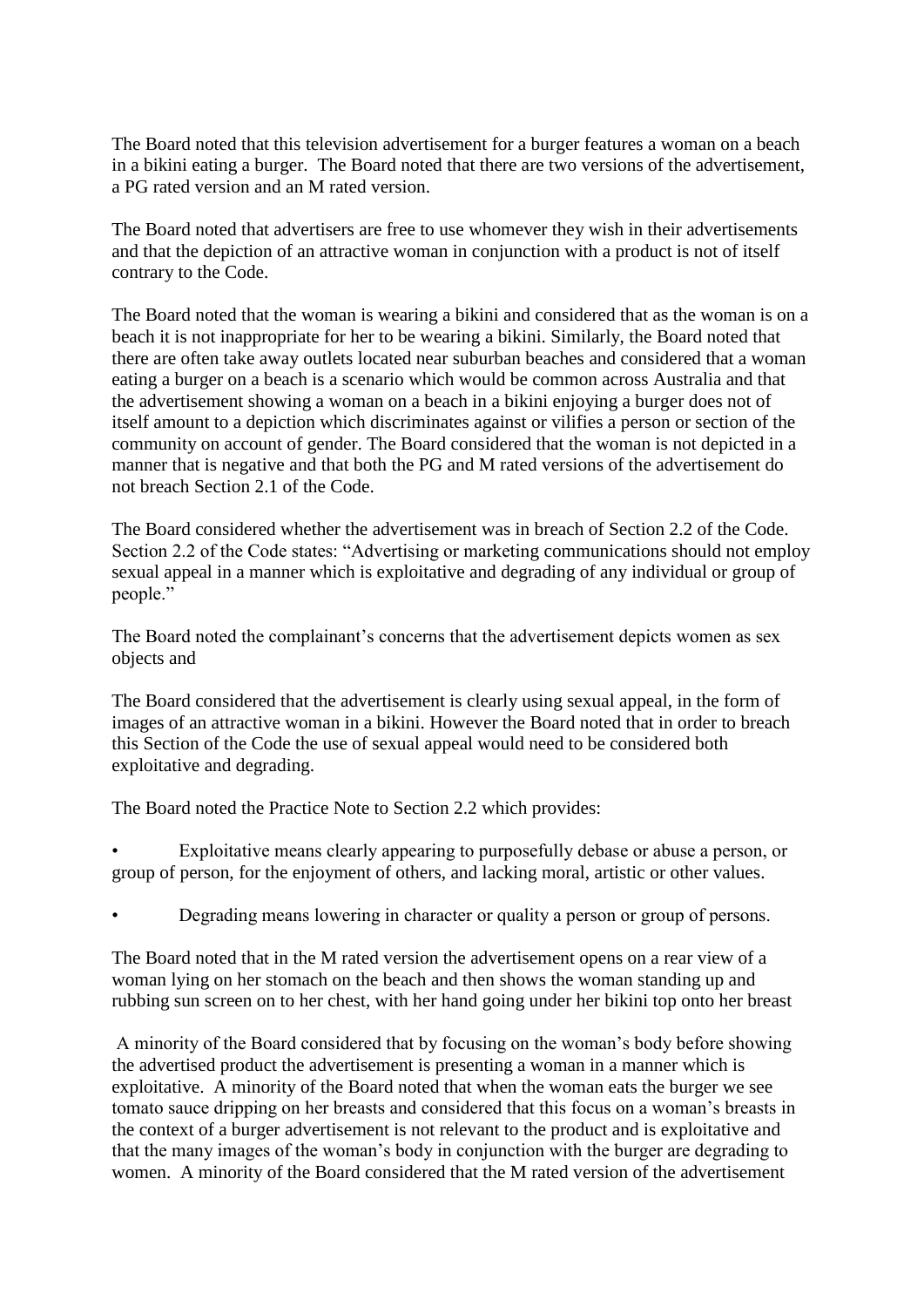did employ sexual appeal in a manner which is exploitative and degrading of women.

The majority of the Board however noted that the woman is presented as enjoying eating the burger and considered that the focus on her body is relevant to the voiceover where she talks about wanting to look good in a bikini but not wanting to give up her Carl's Jr Burgers. The majority of the Board acknowledged that the focus on the woman's body and the scene showing the sauce dripping on her breasts are a use of sexual appeal but considered that burgers are messy to eat and if you do eat a burger whilst wearing a bikini it is quite likely for sauce to drip on to your body. The majority of the Board noted that the woman is presented as confident and enjoying her burger and considered that whilst the manner in which she is depicted is exploitative in the sense of being unnecessarily focused on her body, including her breasts and bottom, it is not degrading to women to show a woman on the beach eating a burger. The majority of the Board considered that the M rated version of the advertisement did not employ sexual appeal in a manner which is exploitative and degrading of women.

The Board then noted the PG rated version of the advertisement. The Board noted that in this version the opening scene showing the woman lying on her stomach and the scene where the tomato sauce drips on her chest are missing and considered that, based on the discussion above, the PG rated version of the advertisement minimised the gratuitous focus on parts of the woman's body and was also not employing sexual appeal in a manner which is exploitative and degrading of women.

The Board determined that both the PG and the M rated versions of the advertisement did not breach Section 2.2 of the Code.

The Board then considered whether the advertisement was in breach of Section 2.4 of the Code. Section 2.4 of the Code states: "Advertising or Marketing Communications shall treat sex, sexuality and nudity with sensitivity to the relevant audience".

The Board noted that both the PG and the M rated versions of the advertisement depicts a woman in a bikini eating a burger. The Board noted the complainants' concerns that the advertisement is pornographic and uses sex to sell a product.

The Board noted that the woman's bikini covers her private areas and considered that the level of nudity was consistent with the wearing of a bikini on a beach and was not inappropriate. The Board noted that in both versions of the advertisement we see the woman applying sunscreen to her chest and considered that this scene is mildly sexualised.

The Board noted the M rated version of the advertisement shows tomato sauce dripping from the burger on to the woman's breasts and considered that her breasts are adequately covered by her bikini top and that overall whilst this scene is sexualised it is not inappropriate for the relevant M rated audience.

The Board noted the poses of the woman throughout both versions of the advertisement and considered that whilst the woman is clearly posing in a manner to highlight her figure her poses are not overly sexualised or what most reasonable members of the community would consider to be pornographic. The Board noted in particular the scenes where the woman sucks sauce from her finger and when she lowers bacon in to her mouth whilst lying on her back. The Board noted that it is not uncommon to suck sauce from your fingers when eating a burger and considered that although the woman's action in sucking her finger does appear